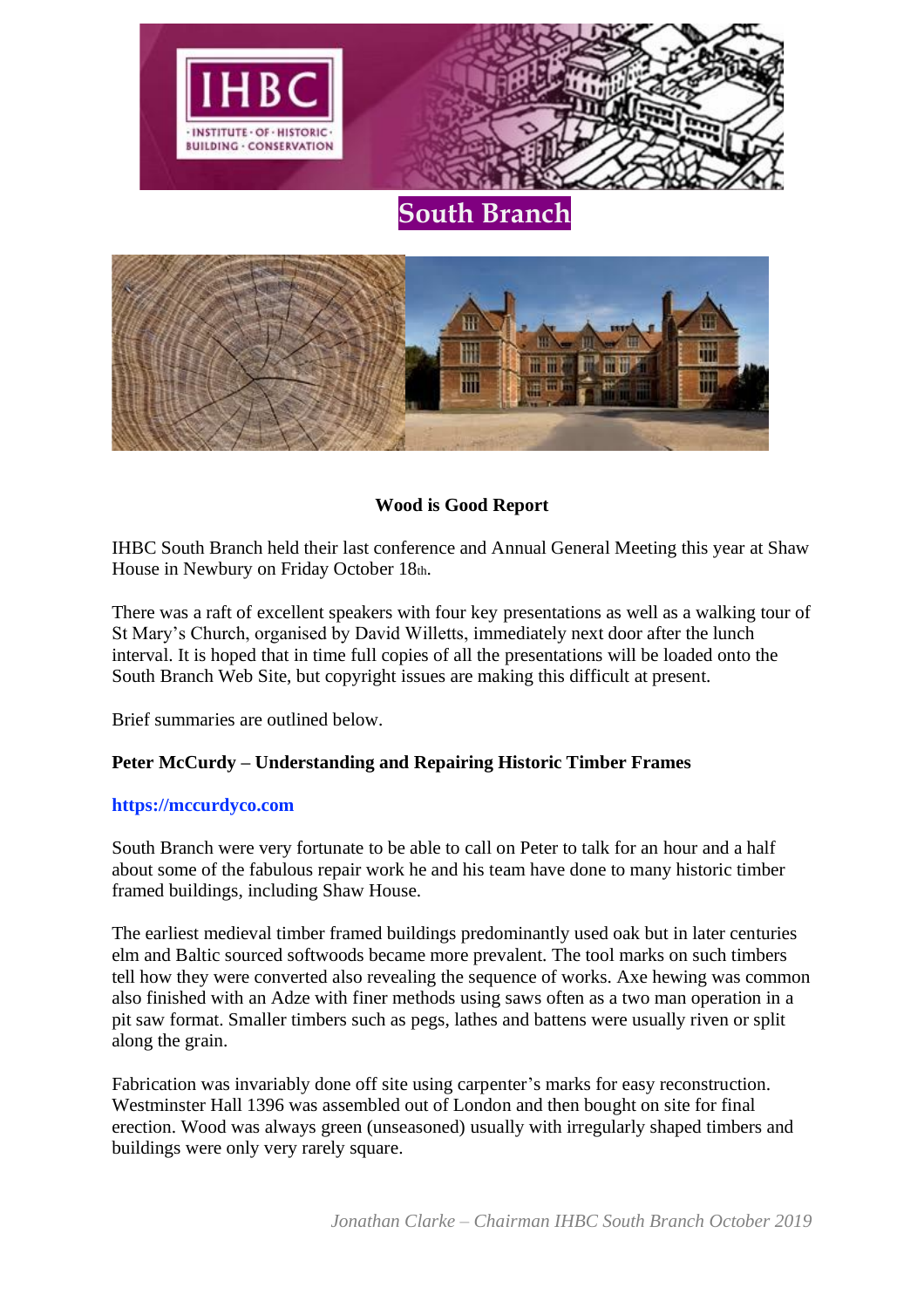Frames with bays were the common form often with the best face showing inwards. Or using a centre line for a more uniform build.

Most repair works begin with laying out the frame in a two-dimensional format. Such techniques are having to be relearnt or copied from skilled craftsmen in places like France. There are very few detailed descriptions of how this work was done. Scribing can be accurately done with a plumb bob and peg holes drilled making sure the hole is slightly out of line so the tapered peg will pull the join very tight.

Selecting the right timber for repair is a critical task. With historic buildings carpenter's would spend a considerable time in the woods with clients selecting the best timbers especially for the main timbers such as the Cruck Frame.

Timber cladding was essentially to keep the weather out and to protect the frame. Infill panels were usually lath and plaster / render with some small brick panels being original.

For repairs it is important to begin by carrying out a very detailed survey of the original structure such as the very carefully measured timber frame buildings in Uxbridge High Street. Always use the same timber species, grain direction and moisture content. Access can be a key restricting factor for installing Scarf joints for example which needs careful consideration. New repair work can be made to appear different to show the evolution of the building. Always cut out the old pieces of timber first then shape the new timber to fit what is required.



Careful repairs can reflect the form of the defect.

A key consideration is whether it is best to dismantle historic timber or not. One of the examples shown was the first English Sash Window which should probably never have been dismantled by English Heritage for repair. Unfortunately, detailed images and measurements were not taken before its dismantling which made reconstruction much more difficult.



Modern epoxy resins arguably don't have a role to play in good timber repair work and while steel work can do so it is nearly always better to find a traditional repair technique such as handmade nails or simply more imaginative use of timber.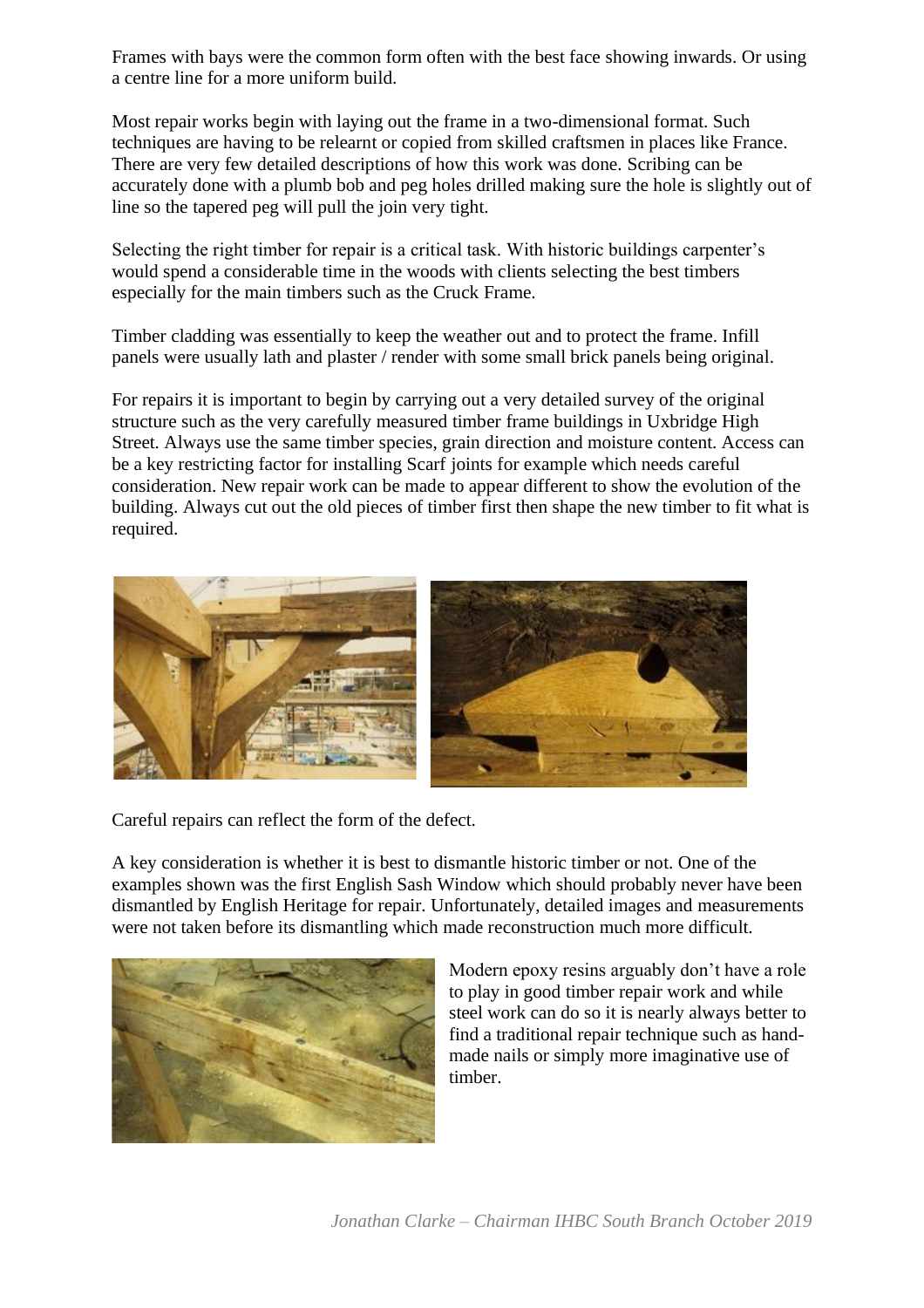# **Dr Jagit Singh – Environmental Building Solutions Ltd**

#### **[https://www.ebssurvey.co.uk](https://www.ebssurvey.co.uk/)**

Dr Singh gave a fascinating talk on dry and wet rot, beetle infestation, timber decay, moulds, and related health issues.

The British unknowingly bought the dry rot fungus in timber samples from the Himalayas where it was uniquely found to England in their wooden battleships.

The best cure for both dry and wet rot is to remove moisture by controlling humidity or condensation often by adding heat. Any failed water goods must be repaired to eliminate the source of moisture. Damp is the key facilitator of both rots. Dry rot cannot survive at low moisture levels <20%, while wet rot only thrives in very moist air, >50%.

Breaking the life cycle of fungus is key to its control.



Moulds similarly flourish in moist conditions. Removing moisture and adding warmth are also excellent treatments. There are over 1.5 million different fungi moulds in the UK while identification, risk assessment and treatments are frequently very poorly executed.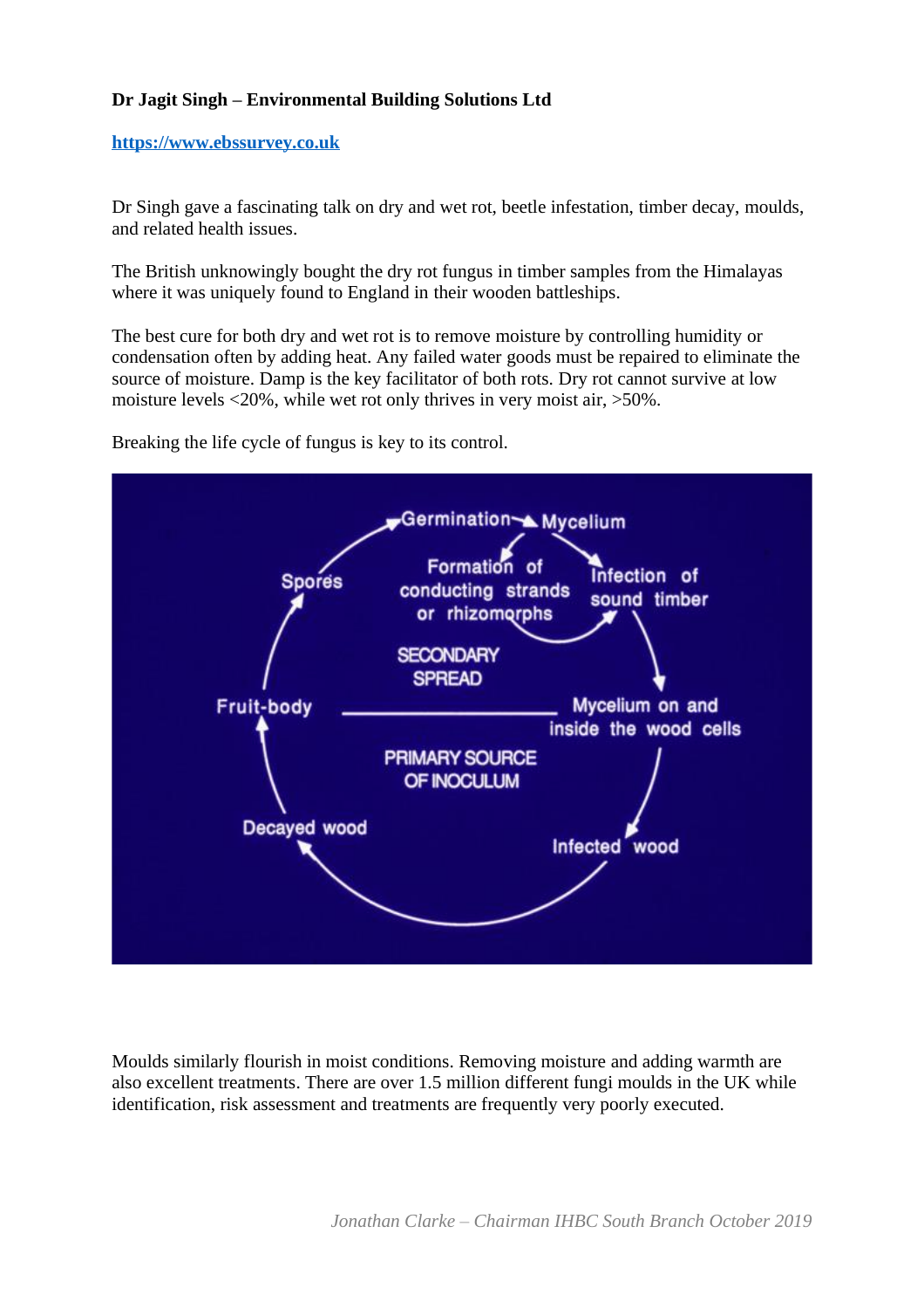Extracting moisture is therefore key but this must be done in a controlled way. Too fast and timbers will possibly shrink and crack.

Injected or sprayed chemical treatments are usually a waste of money and are to be avoided.

Analysis can very effectively be done by sampling air in voids and cavities and comparing it to the external air. Moisture measurement is key in assessing problems of rot and mould. Sort the environment to sort the problem.

**Death Watch Beetle** can be a very serious problem. If discovered establish if the infestation is active, establish the full extent of the damage and carry out repairs. Improve the environment in the building – ventilation and heat in winter. Localised insecticide treatment may be necessary.

**Lyctus Powder Beetle** attacks the sap wood of European hardwoods, principally oak and elm. Only attacks sap wood and once the sapwood is consumed or the starch content reduces the beetle will die. Will require localised treatment to sapwood to kill insects while kiln drying will kill the insects already in the timber.

**Woodworm**, it is important to establish whether the infestation is active, most are not. Timbers with a high sap wood content are more vulnerable to structural damage. Try to improve the environment within the building, ventilation / heat. Insecticide is not usually necessary. Carry out repairs if necessary.

**Termites** are not a realistic problem at the moment in the UK and Northern Europe but with climate warming this may become a very significant problem with very worrying consequences.

Good conservation management is key in overcoming damage to historic buildings: Make the building water-tight, establish the extent of damp and decay, dry the building fabric, carry out repairs to the timbers with careful detailing of timber repairs to reduce risk of future decay.

Timber moulds can have a very detrimental effect on human health, leading to irritation, allergy, toxicity and infection. Establishing a good building environment is important to minimise risks.

Timber decay is frequently misdiagnosed, misunderstood and mistreated.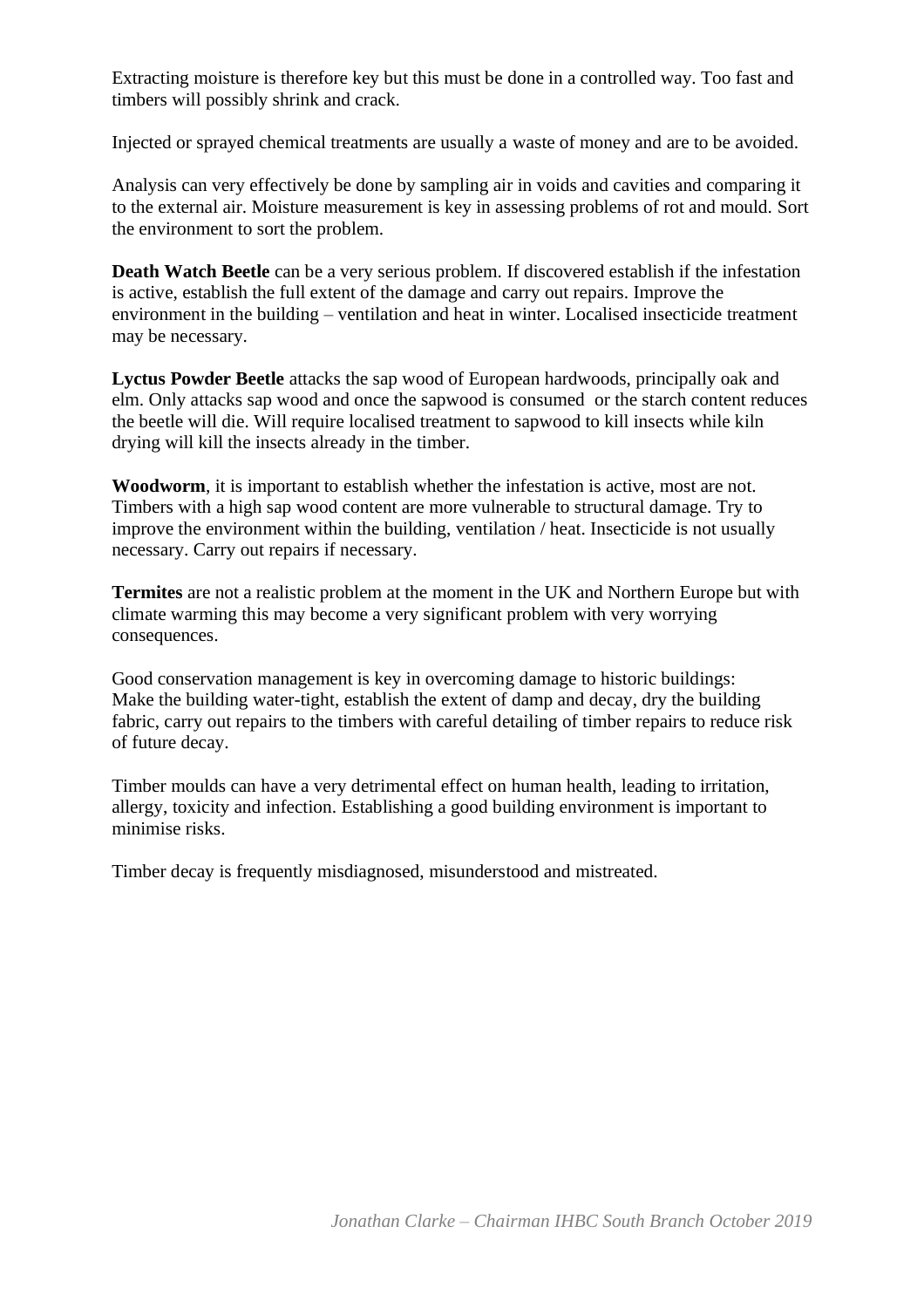# **David Willetts**



David, kindly gave us a short talk and walking tour of St Mary's / Shaw church after the lunch interval. Dramatically, the much earlier medieval church was demolished with gun powder to enable the Victorian church with a William Butterfield chancel, to be built in 1840 which was immensely controversial.

## **Adam Milton**

## https://carpenteroak.com

Adam very kindly stepped in at the  $11<sub>th</sub>$  hour to give a talk about the company he founded, Carpenter Oak, in 1987 in Wiltshire.

While Carpenter Oak is best known for its new build timber framing they have worked extensively on repairing many very famous historic buildings such as the Medieval kitchens at Windsor Castle after the great fire, Charlton Court tythe barn in West Sussex, Stirling Castle Great Hall with its great hammer beam roof, all of which have been a considerable success.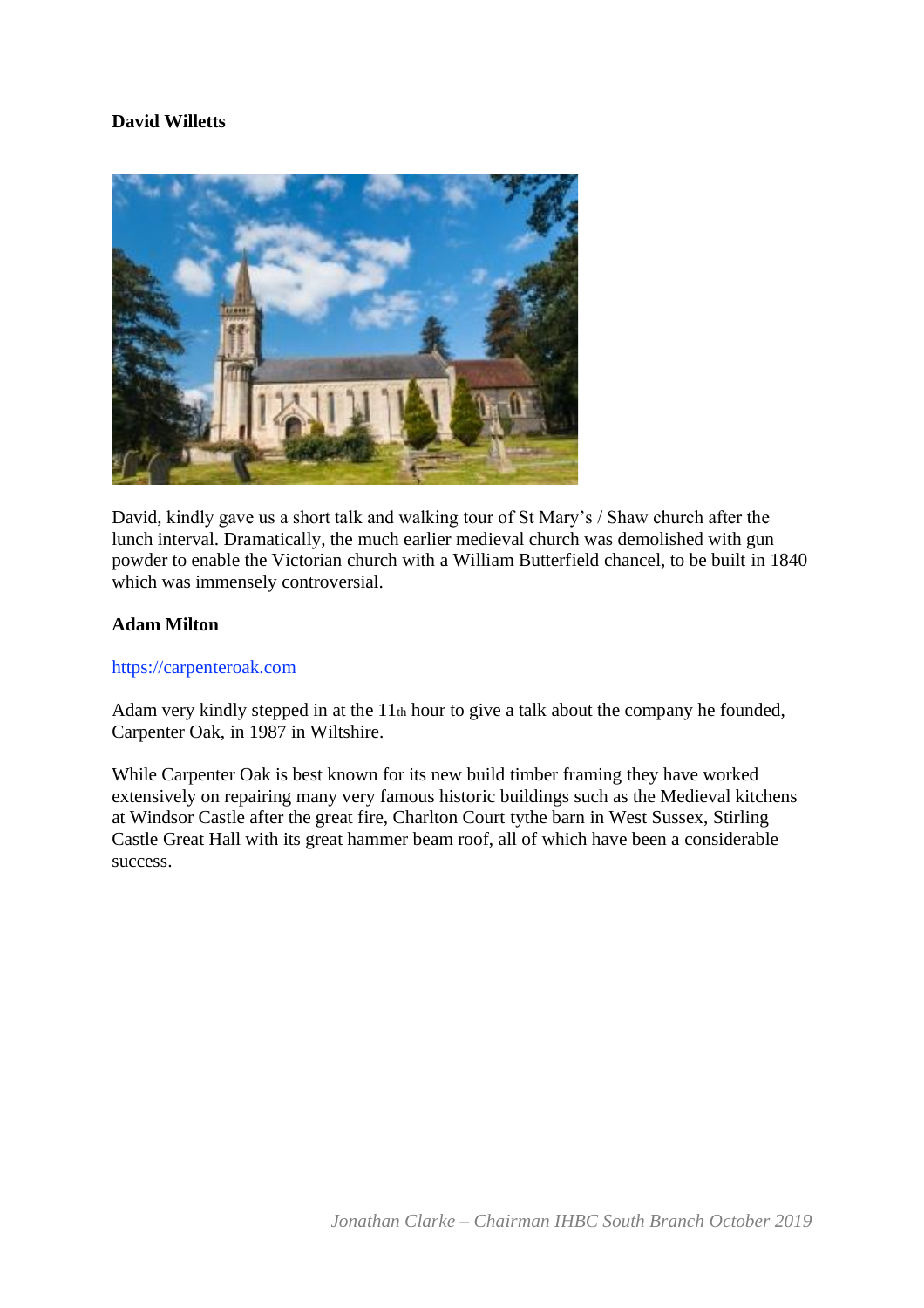

Stirling Castle Hammer beam roof

Some newer projects have proved very difficult such as Seagull House.

Carpenter Oak are establishing a very strong reputation for combining highly skilled and imaginative new timber framing work with historic buildings such as Arbroath Abbey and Stowe Garden Centre and Rosslyn Chapel – see below